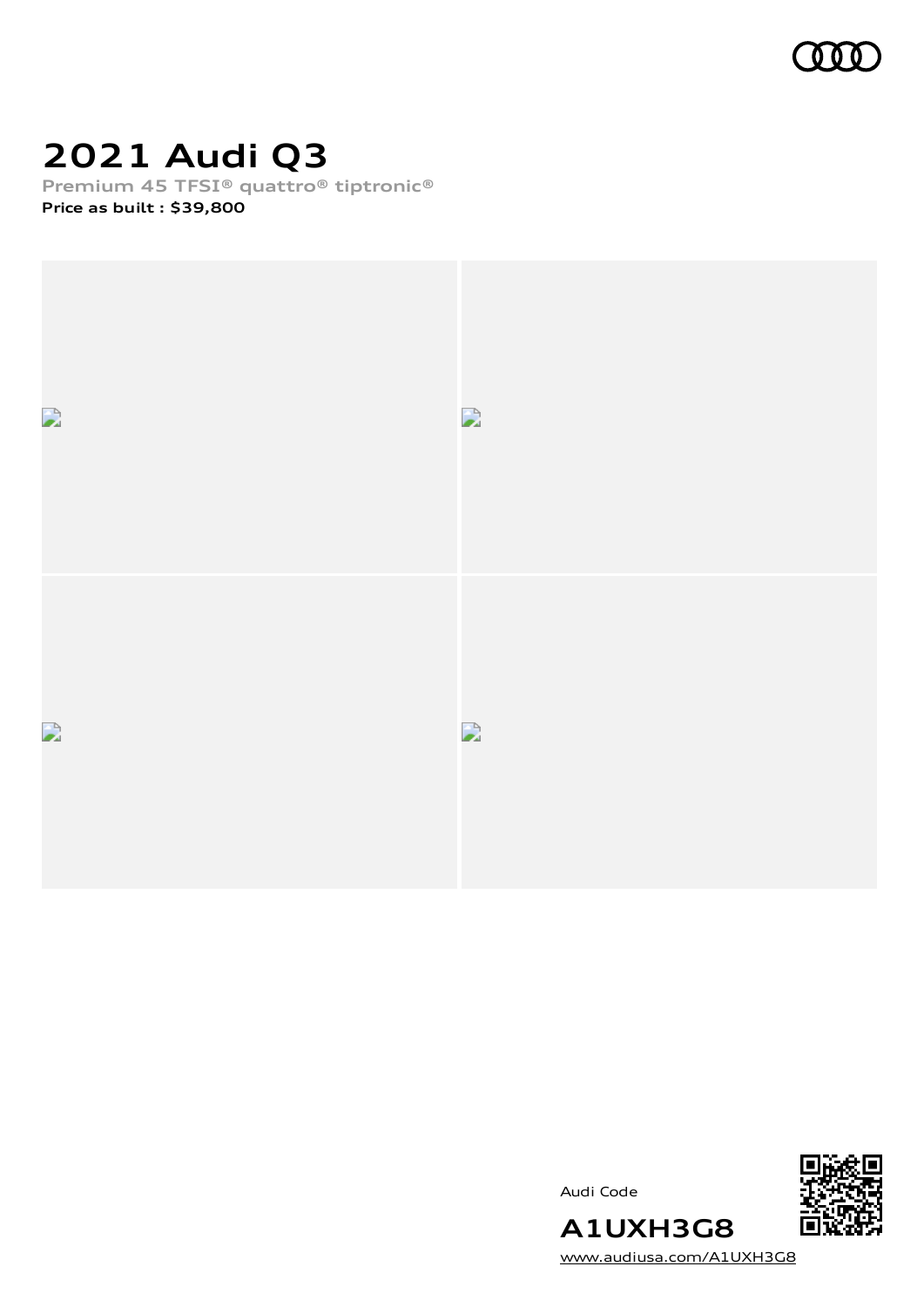## **Summary**

#### **Audi 2021 Audi Q3** Premium 45 TFSI® quattro® tiptronic®

**Price as buil[t](#page-10-0)** \$39,800

#### **Exterior colour**

Ibis White

### D

#### **Further Information**

|                 | No           |
|-----------------|--------------|
| Mileage         | 17,164 miles |
| Type of vehicle | Used car     |

**Warranty**

#### **Interior colour**

| Seats     | Black |
|-----------|-------|
| Dashboard | Black |
| Carpet    | Black |
| Headliner | Black |

#### **Audi Code** A1UXH3G8

**Your configuration on www.audiusa.com** [www.audiusa.com/A1UXH3G8](https://www.audiusa.com/A1UXH3G8)

**Commission number** 87a553280a0e09af5ee7

#### **Technical Specifications**

Engine type 2.0-liter four-cylinder Displacement/Bore and 1,984/82.5 x 92.8 cc/mm stroke Max. output 228 HP Torque 258 lb-ft@rpm Top track speed [1](#page-10-0)30 mph $<sup>1</sup>$ </sup> Acceleration (0 - 60 mph) 7.0 seconds Recommended fuel Regular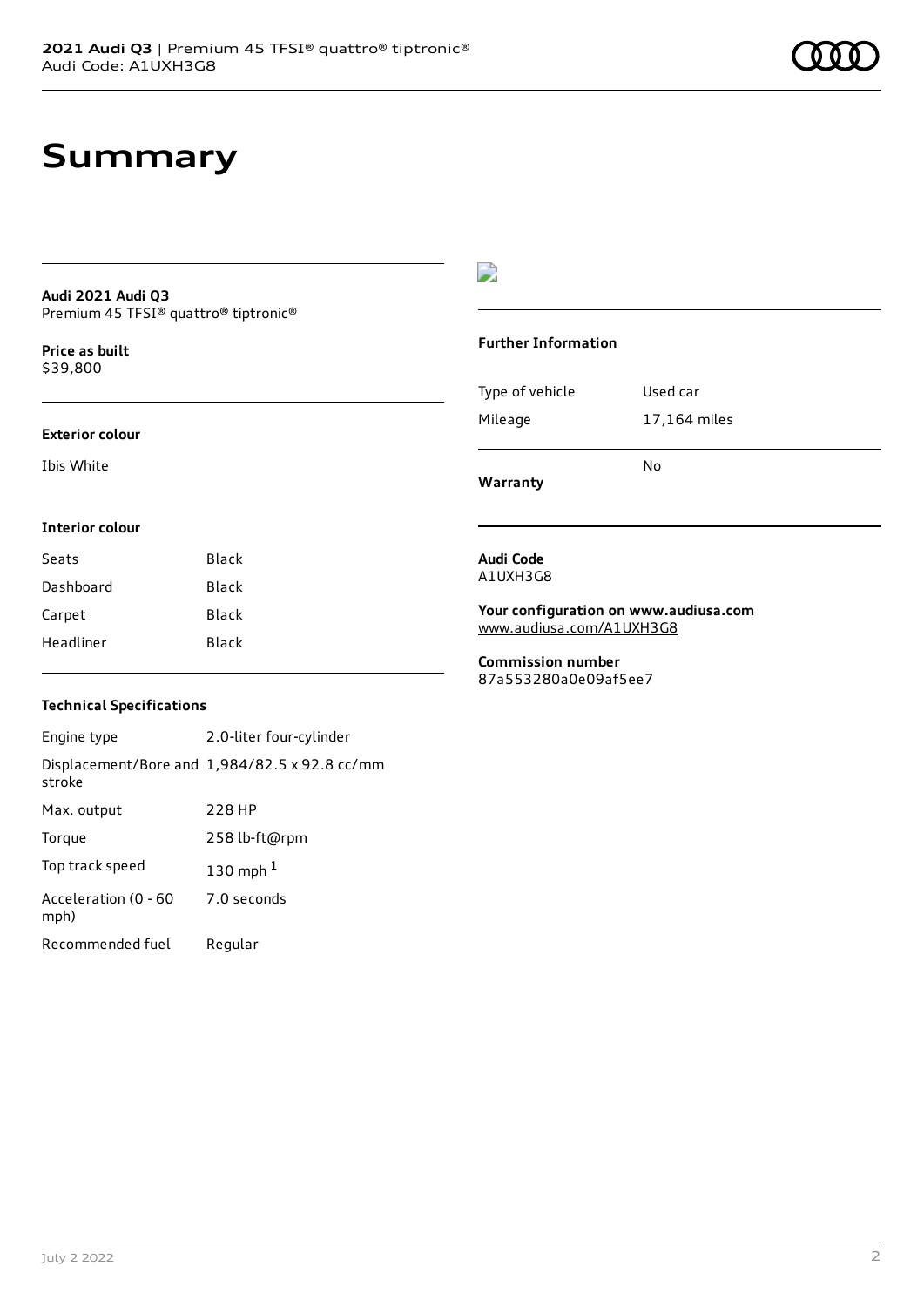# **Equipment**

Ibis White

Audi advanced key-keyless start, stop and entry

Power-adjustable, power-folding, heated exterior side mirrors with auto-dimming on driver side

19" 5-twin-spoke dynamic design wheels

Convenience package

Auto-dimming frame-less interior rear view mirror with digital compass

LED interior lighting package

Parking system plus (front and rear acoustic sensors)

Audi side assist

SiriusXM® with 90-day All Access trial subscription









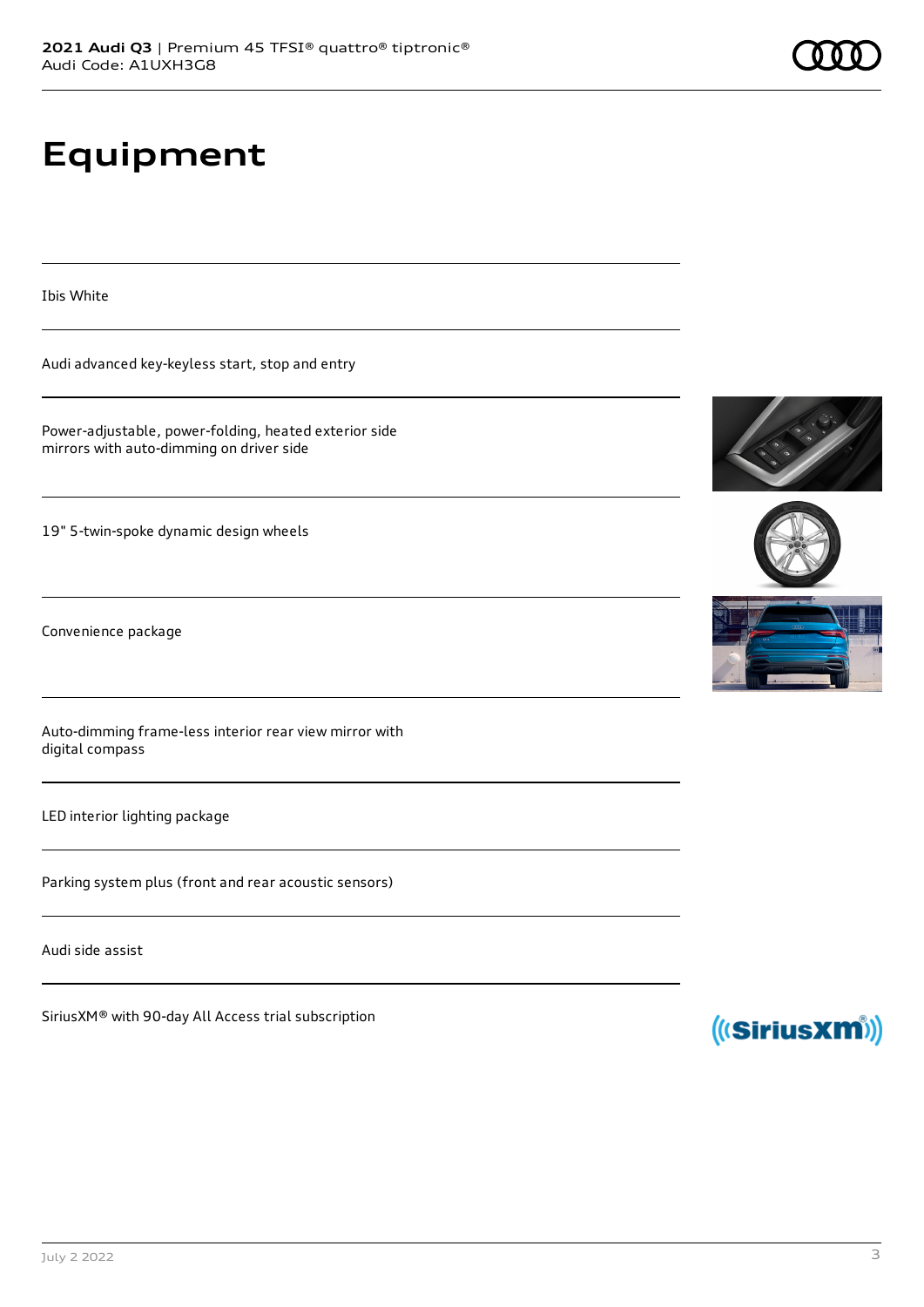## **Standard features**

#### **Safety and Security**

| 4UB   | Driver and front-passenger advanced airbags                     |
|-------|-----------------------------------------------------------------|
| 1AS   | Electronic stability program (ESP) with<br>offroad mode         |
| UH1   | Electromechanical parking brake                                 |
| 8T2   | Cruise control system                                           |
| 6Y2   | Top speed electronically limited to 130 mph                     |
| 4H5   | Electronic rear child door locks                                |
| 1 N 7 | Progressive steering                                            |
| 7K6   | Tire-pressure monitoring system                                 |
| 4X3   | Advanced Airbag Protection System                               |
| 8N6   | Light/rain sensor                                               |
| 3B7   | Lower Anchors and Tethers for Children<br>(LATCH) in rear seats |
|       |                                                                 |

| <b>Interior</b> |                                                                |
|-----------------|----------------------------------------------------------------|
| 3FU             | Power panoramic sunroof                                        |
| VT5             | S line® stainless steel illuminated door sill<br>inlays        |
| 6NQ             | Black cloth headliner                                          |
| KH5             | Three-zone automatic climate control<br>system                 |
| 1 XX            | Three-spoke multifunction steering wheel<br>with shift paddles |
| 7HC             | Extended leather package                                       |
| 6F3             | Front center armrest                                           |
| 4F7             | Power tailgate                                                 |
| 5KR             | Split-folding 40/20/40 rear seatbacks                          |
| N1M             | Leather seat covers                                            |
| 4A3             | Heated front seats                                             |
| 5MA             | Micrometallic Silver inlays                                    |

#### **Exterior**

| 47R             | Aluminum trim around exterior windows  |
|-----------------|----------------------------------------|
| 8VM             | LED taillights with dynamic indicators |
| 8TB             | Rear fog lights                        |
| 8FX             | LED headlights                         |
| 511             | Tailgate roof spoiler                  |
| 3S1             | Aluminum roof rails                    |
| 1S1             | Vehicle tool kit and vehicle jack      |
| 1D <sub>8</sub> | Provision for towing bracket           |

#### **Interior**

| QE1 | Storage package            |
|-----|----------------------------|
| Q11 | Aluminium interior package |

#### **Infotainment and Driver Assistance**

| UG5             | Hill descent control                                                                                      |
|-----------------|-----------------------------------------------------------------------------------------------------------|
| 6K2             | Audi pre sense® front with pedestrian<br>protection                                                       |
| 2H <sub>6</sub> | Audi drive select                                                                                         |
| 7W1             | Audi pre sense® basic                                                                                     |
| UI <sub>2</sub> | Audi smartphone interface including Apple<br>CarPlay® and Google™ Android Auto™ for<br>compatible devices |
| KA <sub>2</sub> | Rear view camera                                                                                          |
| 8G1             | High beam assist                                                                                          |
| 9VD             | Audi sound system                                                                                         |
| 9S0             | Digital instrument cluster 10.25"                                                                         |

### **(1/2)**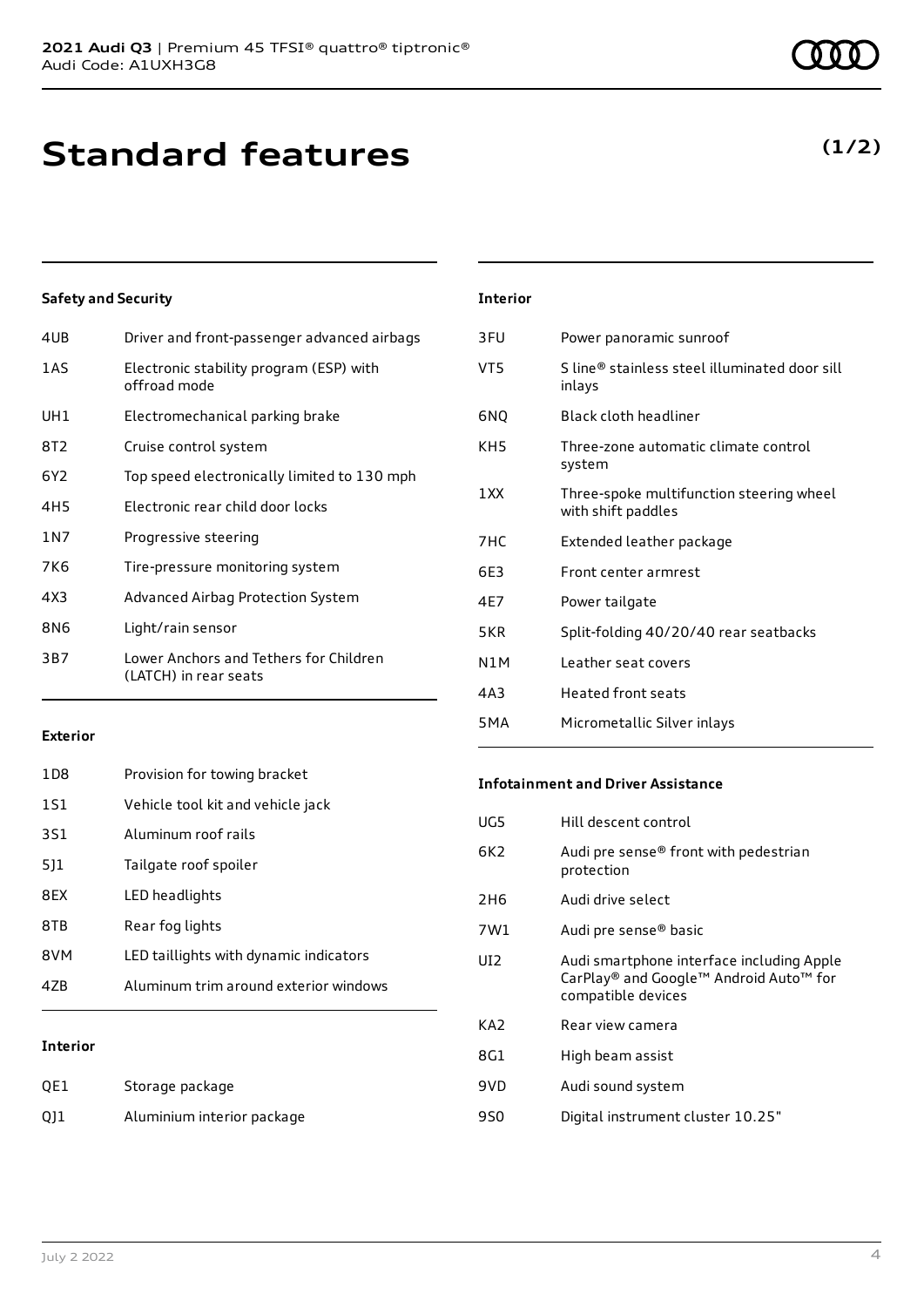**(2/2)**

## **Standard features**

#### **Infotainment and Driver Assistance**

- I8V MMI® with 8.8" display
- QH1 Voice dialogue system
- 9ZX BLUETOOTH wireless technology preparation for mobile phone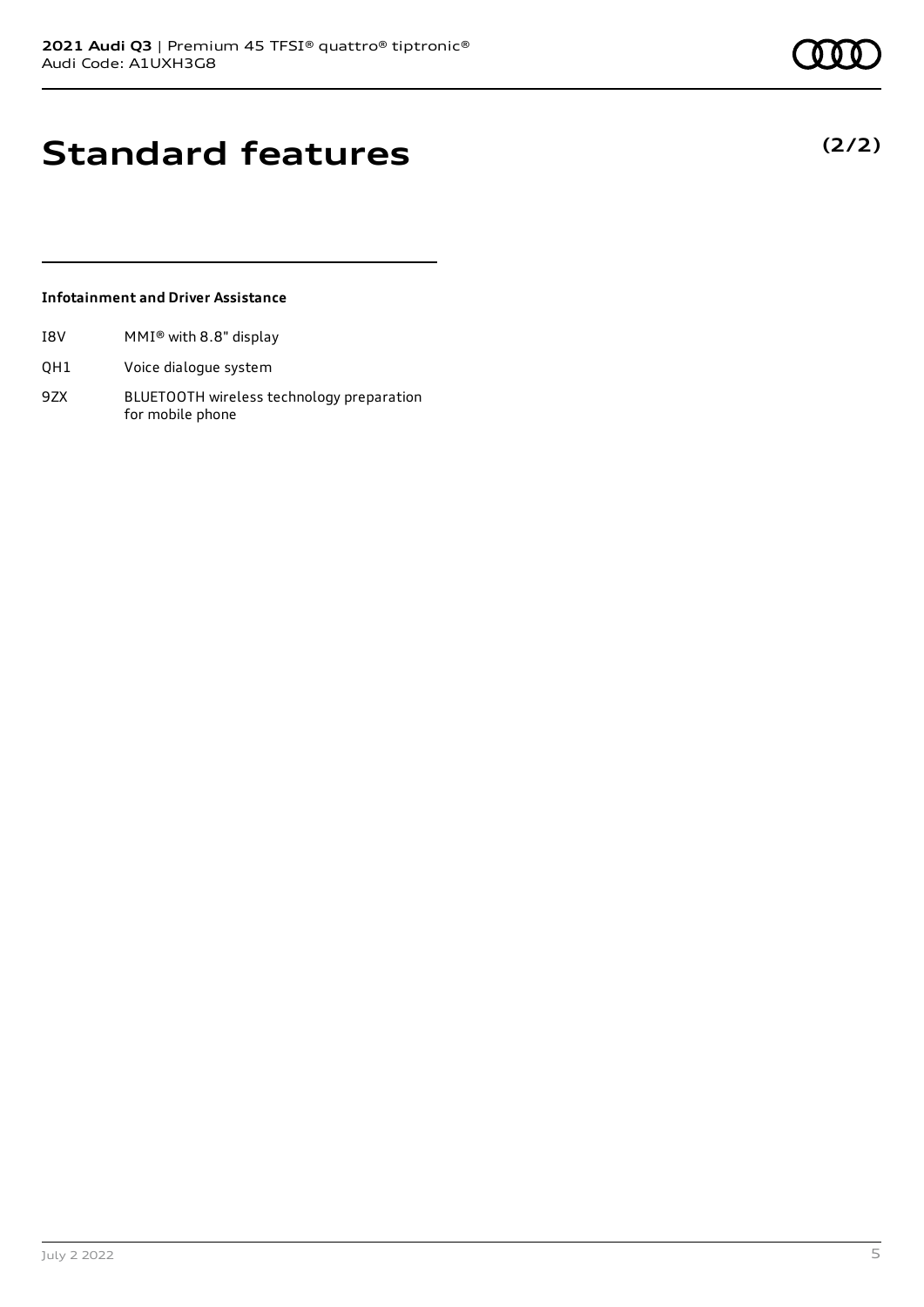# **Dealer remarks**

19" Wheel Package, ABS brakes, Alarm w/Motion Sensor, Audi Advanced Key, Audi Parking System Plus, Audi Side Assist, Convenience Package, Electronic Stability Control, Frameless Auto-Dimming Interior Mirror w/Compass, Front dual zone A/C, Heated door mirrors, Heated Front Bucket Seats, Heated front seats, Heated Power-Folding Exterior Mirrors, Illuminated entry, LED Interior Lighting Package, Low tire pressure warning, Power Liftgate, Power moonroof, Remote keyless entry, SiriusXM All Access Service, Traction control, Wheels: 19" 5-Twin-Arm Design. Priced below KBB Fair Purchase Price! Clean CARFAX. CARFAX One-Owner. 20/28 City/Highway MPG Certified.

Audi Certified pre-owned Details:

- \* Vehicle History
- \* Roadside Assistance
- \* Transferable Warranty
- \* 300+ Point Inspection

\* Includes 24/7 Roadside Assistance emergency towing, collision, jump start, flat tire change, emergency fuel service, lock-out service, extrication service, Audi assist, CARFAX Vehicle History Report and SiriusXM satellite radio complimentary 90 day subscription. If Audi New Vehicle Limited Warranty (NVLW) coverage remains at time of CPO purchase, CPO Limited Warranty Coverage commences upon expiration of NVLW and continues until 5 years from vehicle's original in-service date with no mileage limitation. If NVLW coverage has expired at time of CPO purchase, CPO Limited Warranty coverage commences at time of purchase and continues for 12 months with no mileage limitation. Limited warranty is transferable between private parties.

\* Limited Warranty: 12 Month/Unlimited Mile beginning after new car warranty expires or from certified purchase date

\* Warranty Deductible: \$0

2021 Audi Q3 Premium S line 45 TFSI quattro

International Autos is a name you can trust! We are committed to ensure you are fully satisfied with your purchase. Please call us or visit us today!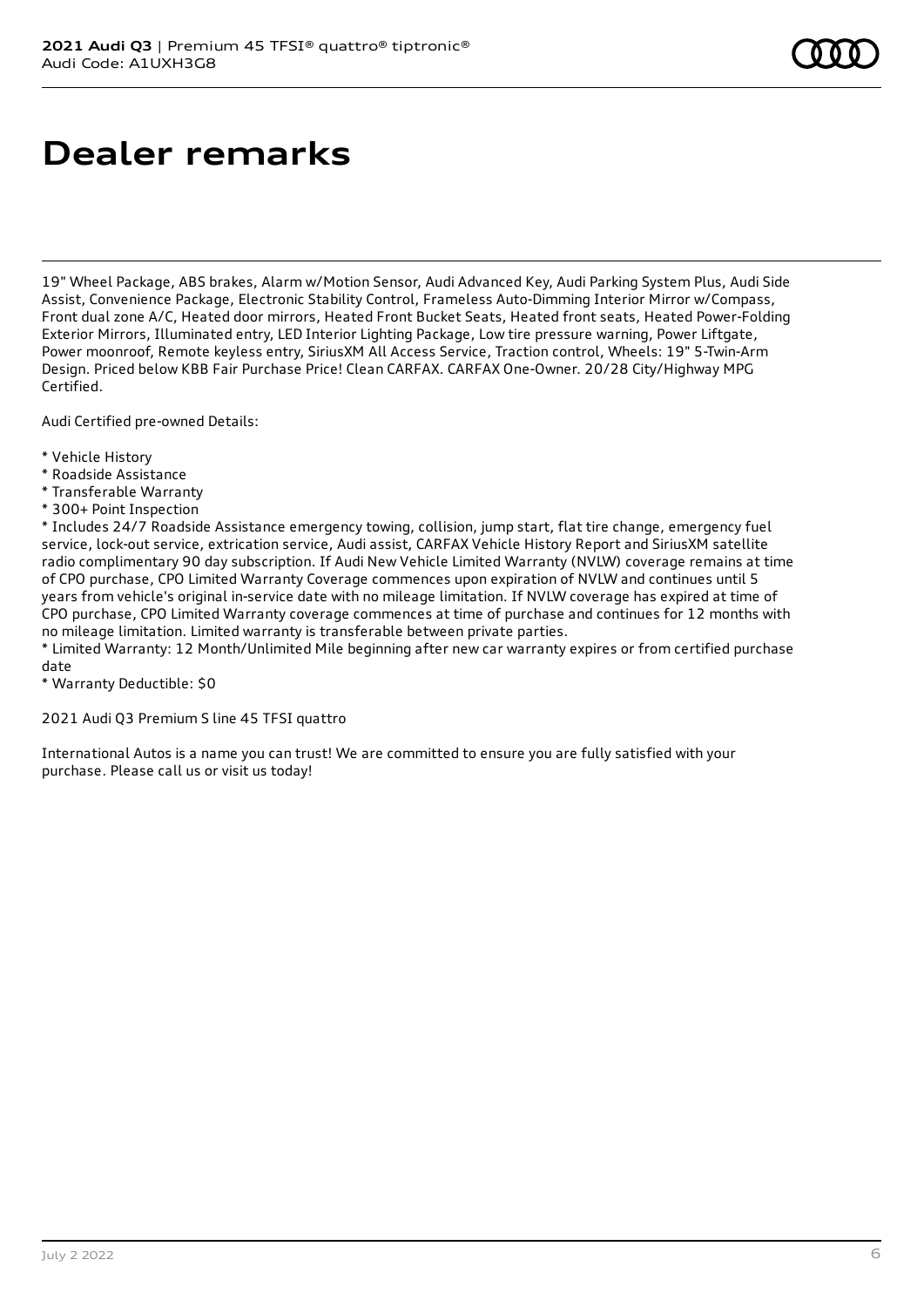# **Technical Specifications**

#### **Engineering | Performance**

| Engine type                                 | 2.0-liter four-cylinder                                               |
|---------------------------------------------|-----------------------------------------------------------------------|
| Power Level                                 | 45                                                                    |
| Max. output                                 | 228 HP                                                                |
| Displacement                                | 2.0 L                                                                 |
| Torque                                      | 258 lb-ft@rpm                                                         |
| Valvetrain                                  | 16-valve DOHC with Audi valvelift<br>system and variable valve timing |
| Acceleration (0 - 60<br>mph)                | 7.0 seconds                                                           |
| Engine block                                | Cast-iron                                                             |
| Induction/fuel injection Turbocharged/TFSI® |                                                                       |
| Cylinder head                               | Aluminum-alloy                                                        |
| stroke                                      | Displacement/Bore and 1,984/82.5 x 92.8 cc/mm                         |
| Top track speed <sup>1</sup>                | $130$ mph                                                             |

| <b>Suspension</b>             |                                                          |
|-------------------------------|----------------------------------------------------------|
| Front axle                    | MacPherson strut front suspension                        |
| Rear axle                     | Four-link rear suspension                                |
|                               |                                                          |
| <b>Brakes</b>                 |                                                          |
| <b>Front brakes</b>           | 13.4 (ventilated disc) in                                |
| Rear brakes                   | 12.2 (ventilated disc) in                                |
| Parking brake                 | <b>Electromechanical</b>                                 |
|                               |                                                          |
| <b>Body</b>                   |                                                          |
| Material                      | Multi-material body construction<br>(steel and aluminum) |
| Corrosion protection          | Multistep anti-corrosion protection                      |
| <b>Warranty   Maintenance</b> |                                                          |

#### **Transmission | Drivetrain**

| Drivetrain type | quattro <sup>®</sup> all-wheel drive                         |
|-----------------|--------------------------------------------------------------|
| Transmission    | Eight-speed Tiptronic <sup>®</sup> automatic<br>transmission |

#### **Steering**

| Steering type                             | Electromechanical power steering<br>system |
|-------------------------------------------|--------------------------------------------|
| Turning diameter, curb-38.4 ft<br>to-curb |                                            |

Warranty 4-year/50,000-mile Audi New Vehicle Limited Warranty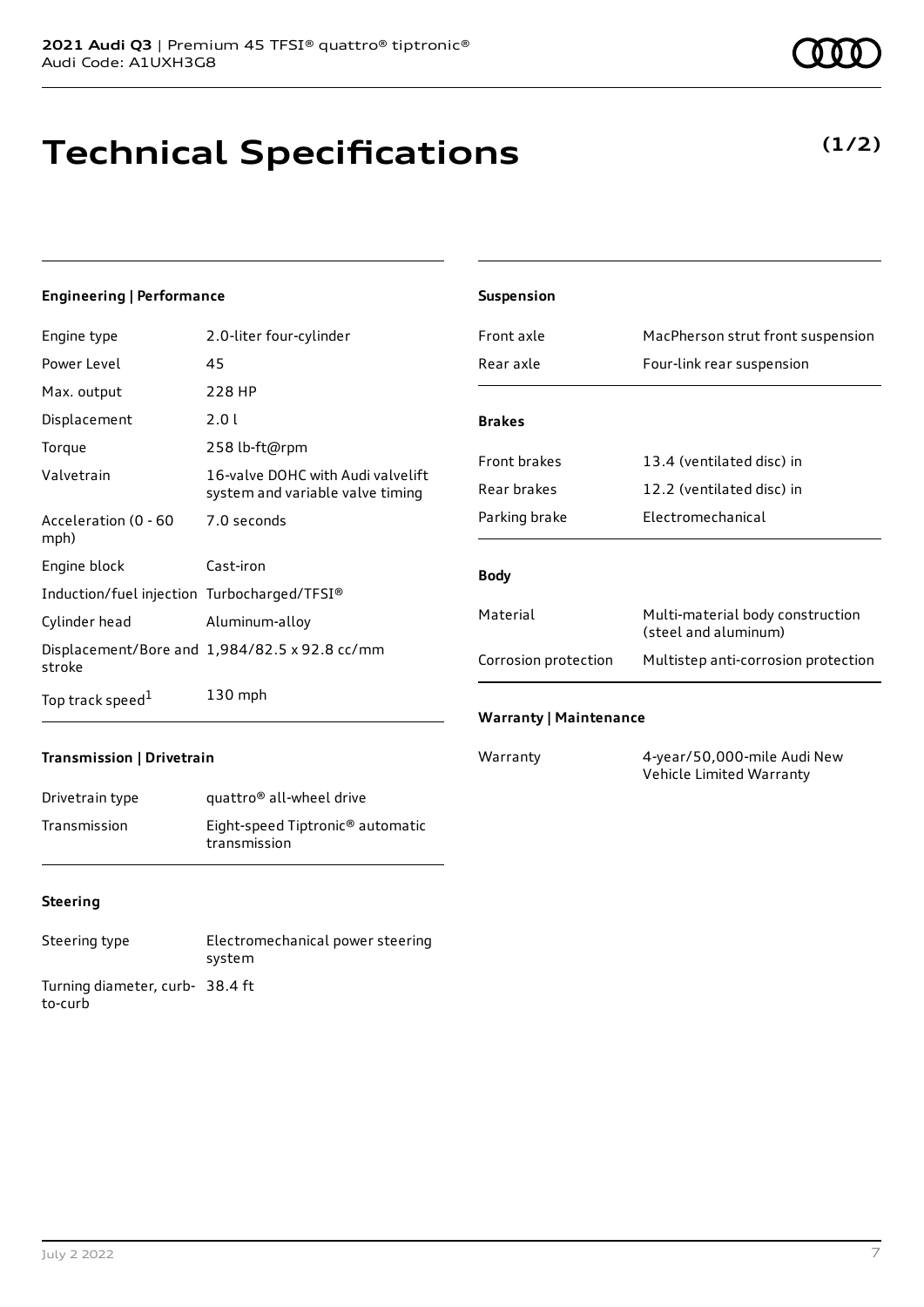## **Technical Specifications**

#### **Exterior Measurements**

| Height                           | 62.9 in   |
|----------------------------------|-----------|
| Overall width without<br>mirrors | 72.8 in   |
| Length                           | 176.6 in  |
| Wheelbase                        | 105.5 in  |
| Drag coefficient                 | $0.36$ Cw |
| Overall width with<br>mirrors    | 79.7 in   |
| Track rear                       | 61.9 in   |
| <b>Track front</b>               | 62.2 in   |
| Curb weight                      | 3,916 lb  |

#### **Interior measurements**

| Seating capacity                          | 5                      |
|-------------------------------------------|------------------------|
| Head room with middle 37.6 in<br>sunroof  |                        |
| Head room with front<br>sunroof           | 39.6 in                |
| Shoulder room, front                      | 56.7 in                |
| Leg room, middle                          | $36.1$ in              |
| Shoulder room, middle                     | $55.1$ in              |
| Leg room, front                           | 40.0 in                |
| Cargo volume, rear<br>seatbacks up/folded | 23.7/48.0 cu ft, cu ft |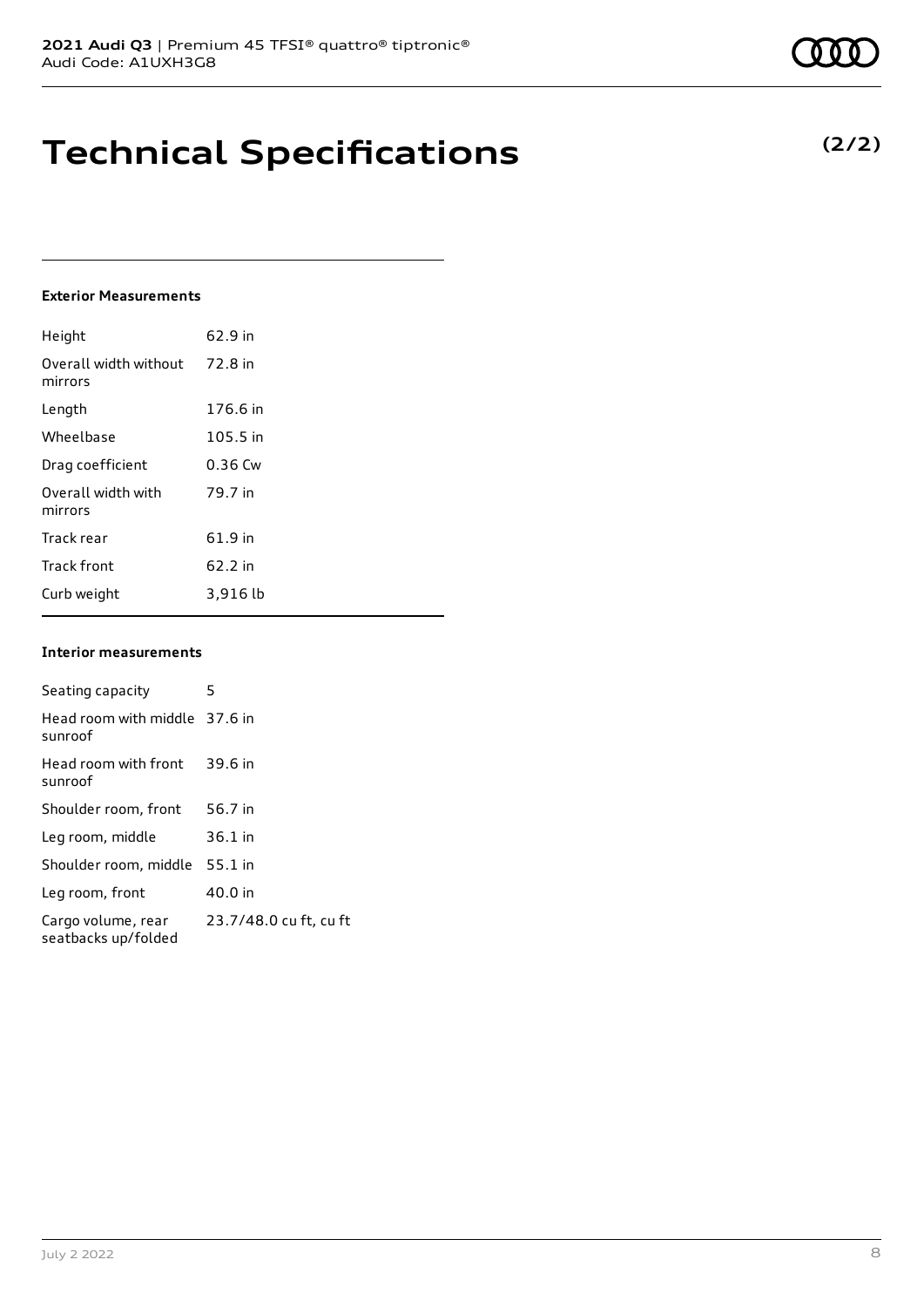### **Consumption- and emission**

#### **Consumption by NEDC**

| urban       | 20 mpg   |
|-------------|----------|
| extra-urban | 28 mpg   |
| combined    | $23$ mpg |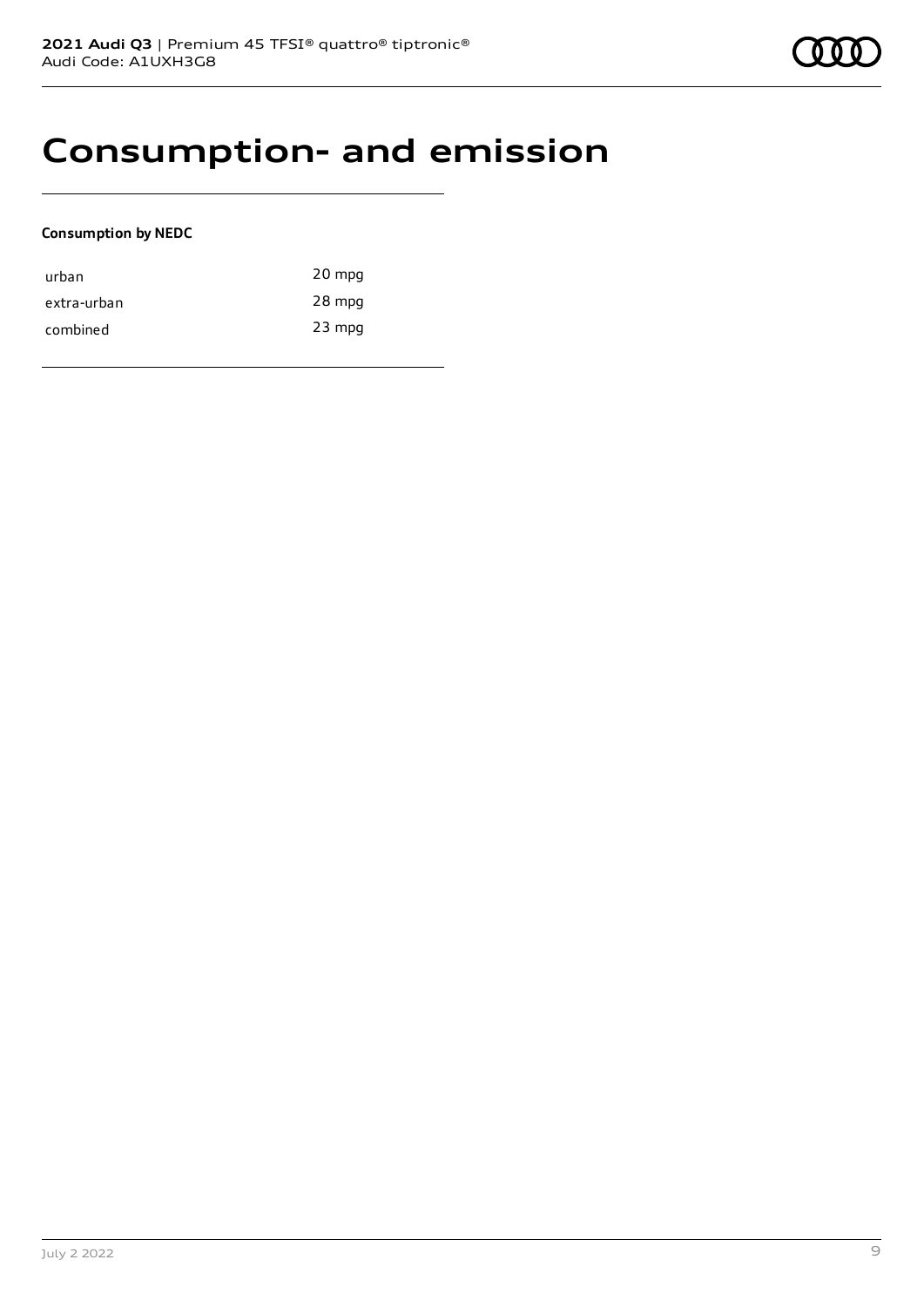

### **Contact**

Dealer **Audi Orland Park**

8021 W 159th St 60477 Tinley Park IL

Phone: +17083420300 FAX: 7085326290

www: [https://www.orlandparkaudi.com](https://www.orlandparkaudi.com/)